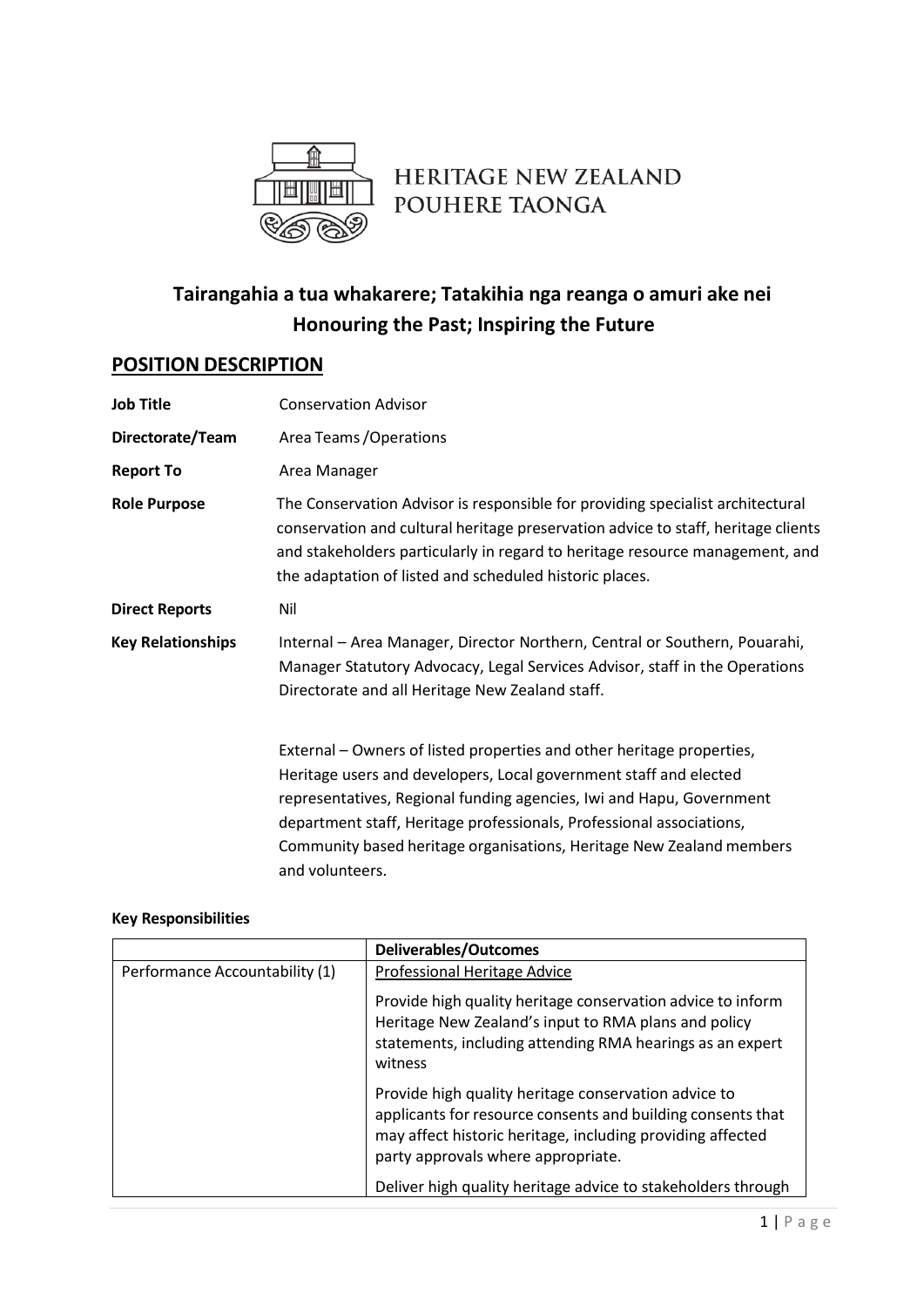|                                                  | regionally based Heritage New Zealand projects and through<br>national projects as required.                                                                                        |
|--------------------------------------------------|-------------------------------------------------------------------------------------------------------------------------------------------------------------------------------------|
| Performance Accountability (2)                   | Provide timely and effective advice to the Area Manager and<br>other area/regional staff on heritage resource management<br>issues                                                  |
|                                                  | Identify regional heritage resource management issues and<br>provide professional heritage advice and advocacy to resolve<br>them;                                                  |
|                                                  | Undertake architectural assessments in support of listing;                                                                                                                          |
|                                                  | Provide architectural advisory services to Heritage New<br>Zealand properties                                                                                                       |
| Performance Accountability (3)                   | Promote heritage conservation and stakeholder awareness<br>of and enthusiasm for heritage values and heritage<br>conservation through all aspects of Heritage New Zealand's<br>work |
| Performance Accountability (4)                   | Enter information into Heritage New Zealand databases and<br>systems as required, accurately and in a timely manner.                                                                |
| Internal and External Relationship<br>Management | Establish and maintain positive professional relationships<br>internally and externally (particularly with stakeholder<br>agencies).                                                |
| <b>Bi-cultural Responsiveness</b>                | Work to ensure that the Treaty of Waitangi (Te Tiriti O<br>Waitangi) and the vision for Maori Heritage (Tapuwae) are<br>promoted.                                                   |
| <b>Health and Safety</b>                         | Ensure all requirements of health and safety are exceeded.                                                                                                                          |
| Organisational Policies and<br>Procedures        | Establishes and maintains an understanding of the<br>organisation's policies and procedures, and abides by them -<br>e.g. information management, finance etc.                      |

## **Person specification - Essential Competencies and Attributes**

| <b>Organisational Management</b>          | Makes recommendations and decisions on appropriate<br>information.                                                             |
|-------------------------------------------|--------------------------------------------------------------------------------------------------------------------------------|
| Intellectual and Analytical<br>Management | Makes recommendations and decisions on appropriate<br>information.                                                             |
| Professionalism                           | Demonstrates honesty, integrity, commitment and loyalty in<br>behaviour and work performance.                                  |
|                                           | Meets high standards of excellence and quality of<br>performance.                                                              |
|                                           | Is forward-thinking and committed to seeking positive<br>heritage outcomes, pro-active approaches and innovative<br>responses. |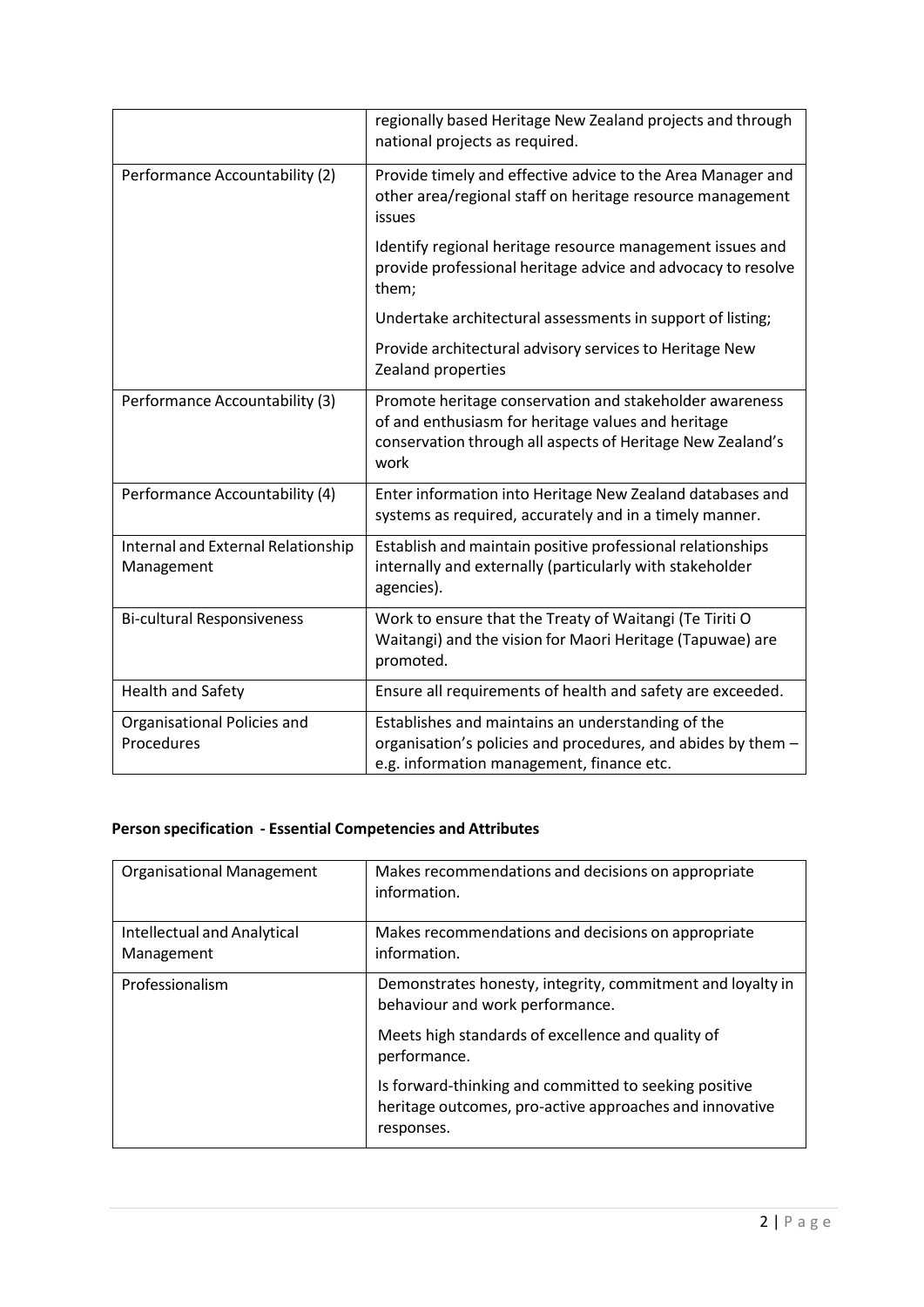| <b>External Relationship Building</b>   | Builds and maintains positive and constructive working<br>relationships externally.                                                                                             |
|-----------------------------------------|---------------------------------------------------------------------------------------------------------------------------------------------------------------------------------|
|                                         | Achieves clear and effective two way communication with a<br>wide range of people in all situations.                                                                            |
|                                         | Is respectful to the needs of the organisations customers<br>and of heritage stakeholders.                                                                                      |
|                                         | Clearly and courteously communicates the position of<br>Heritage New Zealand Pouhere Taonga and maintains it<br>when required, even when in conflict with stakeholder<br>views. |
| <b>Team Relationships</b>               | Fosters and exhibits a strong team spirit, as a team member<br>within the Area/ Regional Team and the wider organisation.                                                       |
| Organisational Behaviours and<br>Values | Demonstrates the organisational behaviours and values and<br>models best practice for all staff and stakeholders.                                                               |

## **In everything we do, Heritage New Zealand Pouhere Taonga staff demonstrate the following behaviours:**

- **Tairangahia – Honouring and Respectful**
- **Kotahitanga – Collaborative and Unified**
- **Tatakihia –Inspiring and Progressive**
- **Manaakitanga – Considerate, Demonstrates Integrity and Authoritative**